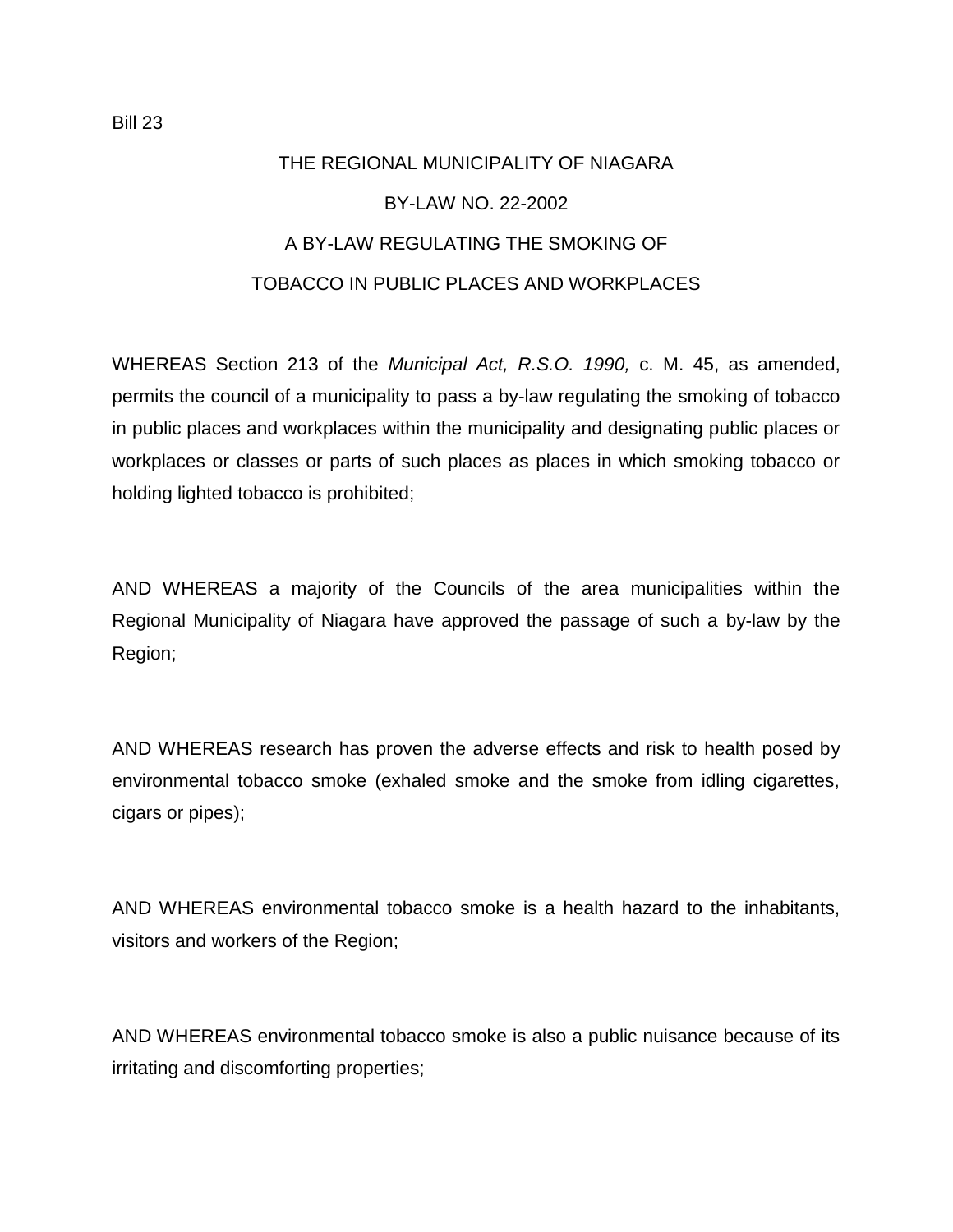NOW THEREFORE the Council of The Regional Municipality of Niagara enacts as follows:

#### **DEFINITIONS**

- 1. In this by-law:
	- (a) **"Designated smoking room"** means a room that meets all the requirements set out in Schedule "A" to and forming part of this by-law;
	- (b) **"Employee"** means a person, including a volunteer, who performs any work for or supplies any service to an Employer, but does not include a person who is a member of a Private club, when performing work for or supplying service to that Private club;
	- (c) **"Employer"** means a person who, as an owner, manager, contractor, superintendent, or overseer of any activity, business, work, trade, occupation or profession, has control over or direction of, or is indirectly or directly responsible for, the employment of a person, whether paid or not;
	- (d) **"Enclosed"** means indoors or inside a building, structure or vehicle composed of surfaces (floors, ceilings and walls) not readily permeable by outdoor air, such that there is no free exchange of air with the outdoors;
	- (e) **"Inspector"** means a person appointed for the purpose of enforcing this bylaw;
	- (f) **"No-smoking sign"** means a sign at least 10 centimetres in diameter, showing an illustration of a black, lit cigarette on a white circle surrounded by a red border with a width equal to one tenth of the diameter, with a red diagonal stroke of the same width crossing over the cigarette from the upper left to the lower right portion of the circle;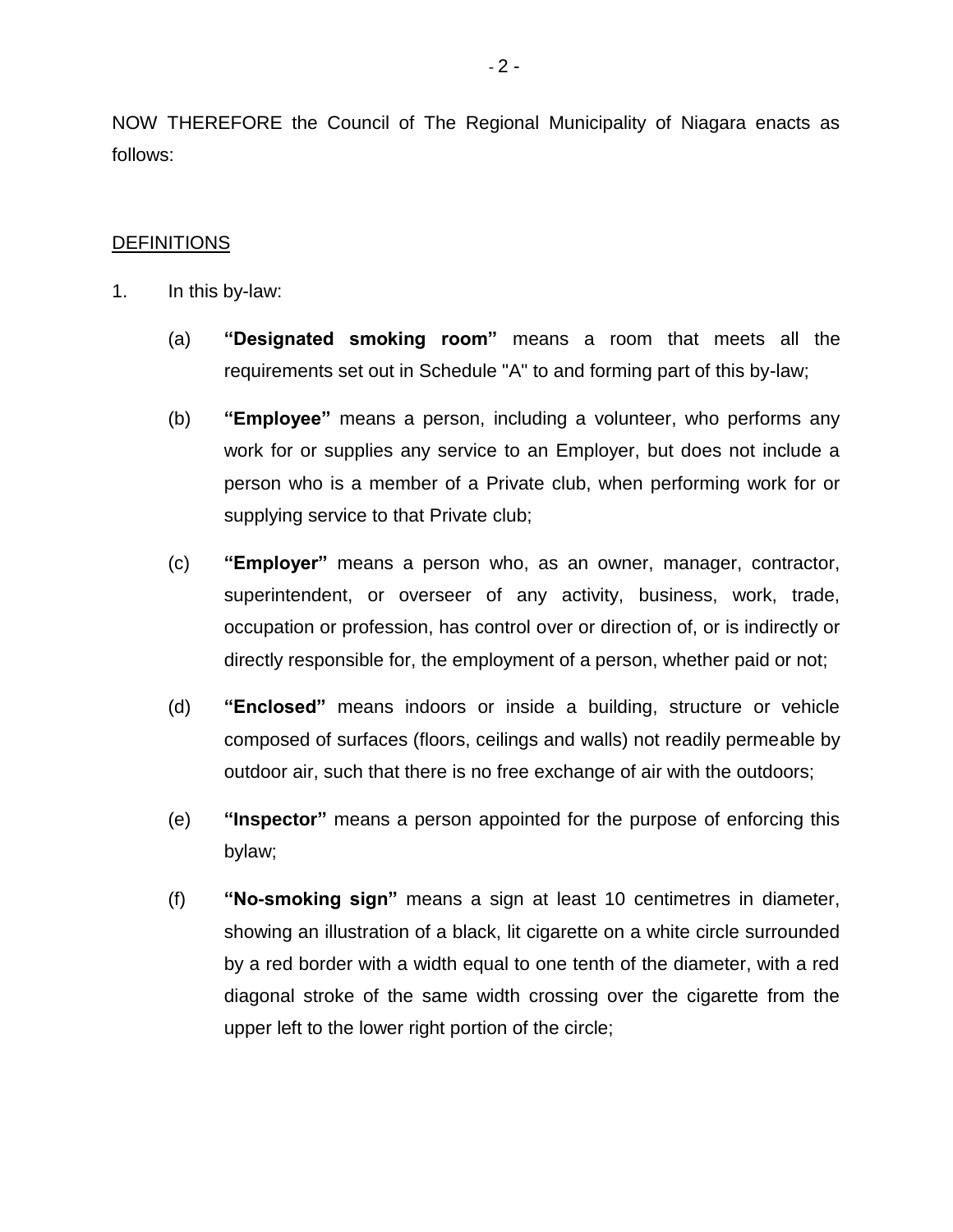- (g) **"Proprietor"** of a place includes any person who owns, occupies, operates, maintains or controls the place or directs the activity carried on within the place;
- (h) **"Public place"** means a place or Public transit vehicle that is open to the public or to which the public has access by right, permission or invitation, express or implied, whether by payment of money or otherwise, and whether publicly or privately owned;
	- (i) for greater certainty, and without limiting the generality of the foregoing, a Public place includes the places set out in Schedule "B" to and forming part of this by-law; and
	- (ii) for greater certainty, and without limiting the generality of the foregoing, a Public place does not include the places set out in Schedule "C" to and forming part of this by-law;
- (i) **"Region"** means The Regional Municipality of Niagara;
- (j) **"Smoking sign"** means a sign at least 10 centimetres in diameter showing an illustration of a black, lit cigarette on a white circle surrounded by a black border with a width equal to one tenth of the diameter, with the words "You may smoke here." and/or the words "Vous pouvez fumer ici." in black and in at least 40 point type;
- (k) **"To Smoke"** includes to hold lighted tobacco including a cigarette, cigar, pipe or other lighted smoking material or equipment; and
- (I) **"Workplace"** means a place or vehicle where one employee (or more) works;
	- (i) for greater certainty, and without limiting the generality of the foregoing, a Workplace includes the places set out in Schedule "D" to and forming part of this by-law;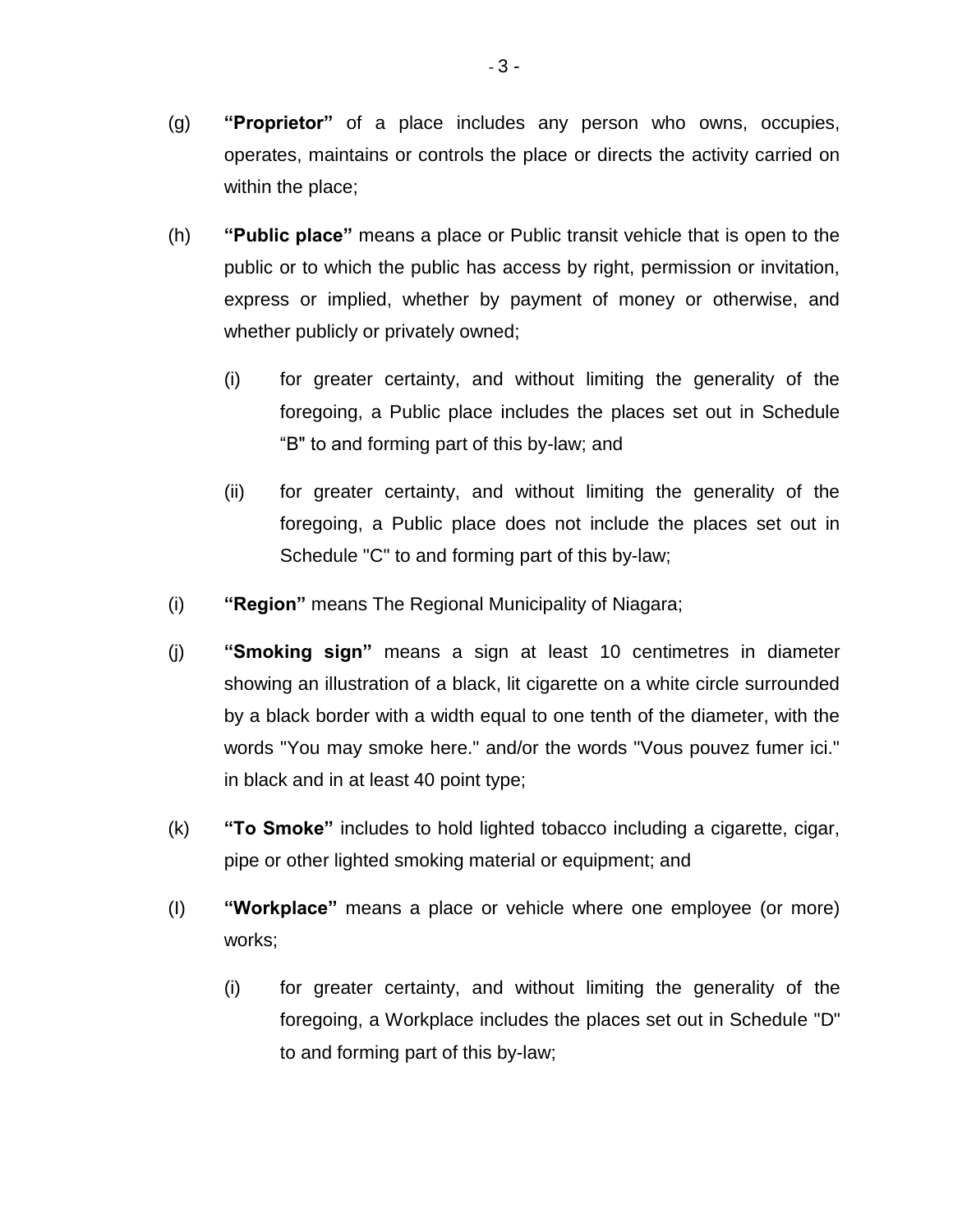(ii) for greater certainty, and without limiting the generality of the foregoing, a Workplace does not include the places set out in Schedule "E" to and forming part of this by-law.

#### SMOKING IN ENCLOSED PUBLIC PLACES

- 2. (1) Subject to Section 6, no person shall Smoke in an Enclosed Public place within the Region.
	- (2) Subject to Section 6, no person shall place an ashtray (for the use of smokers) in an Enclosed Public place within the Region.
- 3. (1) Subject to Section 6, no Proprietor shall permit a person to Smoke in an Enclosed Public place within the Region.
	- (2) Subject to Section 6, no Proprietor shall permit a person to place an ashtray (for the use of smokers) in an Enclosed Public place within the Region.

#### SMOKING IN ENCLOSED WORKPLACES

.

- 4. (1) Subject to Section 6, no person shall smoke in an Enclosed Workplace within the Region.
	- (2) Subject to Section 6, no person shall place an ashtray (for the use of smokers) in an Enclosed Workplace within the Region.
- 5.. (1) Subject to Section 6, no Employer shall permit a person to Smoke in an Enclosed Workplace within the Region.
	- (2) Subject to Section 6, no Employer shall permit a person to place an ashtray (for the use of smokers) in an Enclosed Workplace within the Region.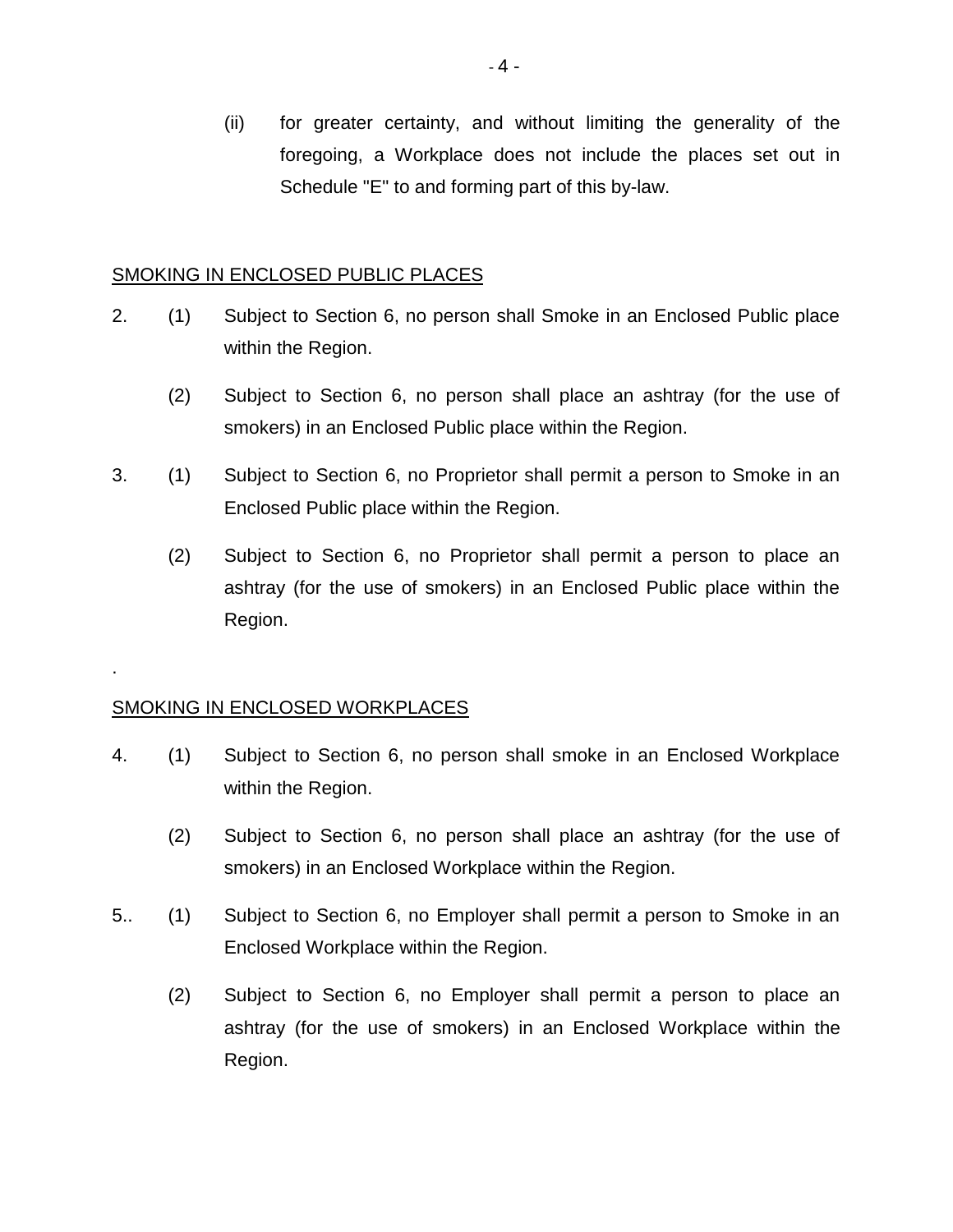#### DESIGNATED SMOKING ROOMS.

- 6. Sections 2, 3, 4 and 5 of this by-law do not apply in a Designated smoking room.
- 7. (1) A Proprietor of a Workplace, Restaurant, Bar or Bingo hall may set aside a portion of the place as a Designated smoking room.
	- (2) A Proprietor of a Workplace, Restaurant, Bar or Bingo Hall, forthwith after setting aside a portion of the place as a Designated smoking room, shall register the Designated smoking room with the Public Health Department of the Region (Regional Niagara Pubic Health Department).
	- (3) The maximum size of the Designated smoking room shall not exceed:
		- (a) 25% of the floor area open to Employees of an Enclosed Workplace;
		- (b) 25% of the floor area open to the public of a Restaurant;
		- (c) 50% of the floor area open to the public of a Bar; or
		- (d) 60% of the floor area open to the public of a Bingo hall.
	- (4) lf an Enclosed place should fall into more than one of the abovementioned four categories (Workplace, Restaurant, Bar or Bingo Hall) it shall nevertheless be entitled to only one category's percentage: the percentages shall not be added. By way of example, if an Enclosed place should be both a Workplace, and also a Bingo Hall, the maximum size of the Designated smoking room is 60% of the floor area of the Enclosed place.
	- (5) Notwithstanding any other provision of this by—law, there shall be no requirement until May 31, 2004, that a Designated smoking-room in a Bingo hall must have air supply and exhaust systems separate from the air supply and exhaust systems for the rest of the Bingo hall.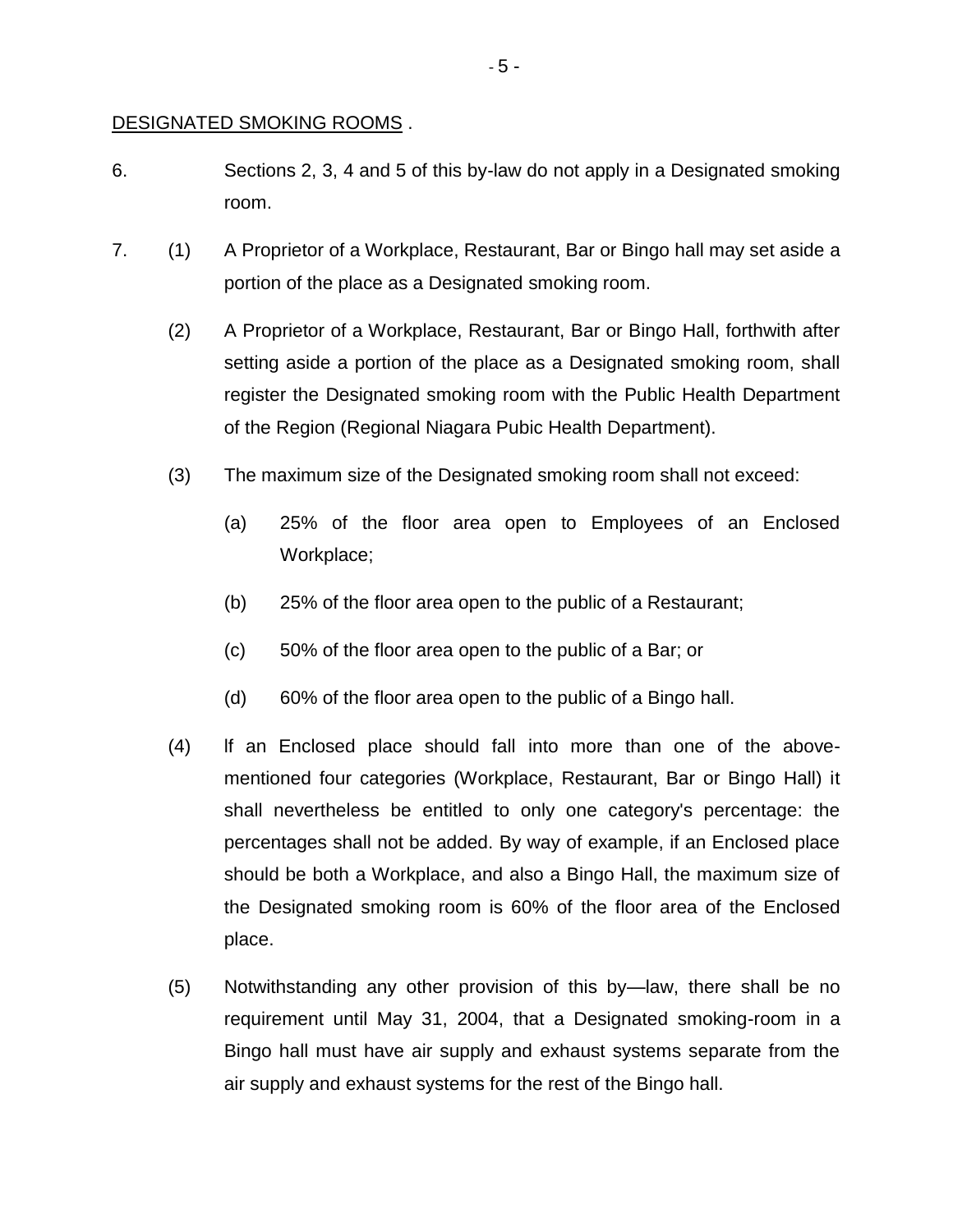- (6) No Proprietor shall set aside a portion of an Enclosed place for smoking except in accordance with this by-law.
- 8. (1) The Proprietor of an Enclosed Pubic place shall ensure that such Enclosed Public place is posted with No-smoking signs in a conspicuous manner at each entrance to the Enclosed Public place, to indicate that Smoking is not permitted there.
	- (2) The Proprietor of an Enclosed Public Place which contains a Designated smoking room may add to the no-smoking signs the words "No smoking except in designated areas,." and/or the words "Defense de fumer sauf dans les endroits autorises.." in black and in at least 35 point type.
	- (3) No Proprietor of an Enclosed Public place shall post a Smoking sign, permit a Smoking sign to be posted, or permit a Smoking sign to remain posted in a room in the Enclosed Public place if the room does not meet or continue to meet all the requirements set out in this by-law in the definition of Designated smoking room.
- 9. (1) The Employer of an Employee whose Workplace is an Enclosed Workplace shall ensure that such Enclosed Workplace is posted with Nosmoking signs in a conspicuous manner at each entrance to the Enclosed Workplace, to indicate that Smoking is not permitted there.
	- (2) The Employer of an Employee whose Workplace is an Enclosed Workplace that includes a Designated smoking room may add to the Nosmoking signs the words "No smoking except in designated areas." and/or the words "Defense de fumer sauf dans les endroits autorises." in black and in at least 35 point type,.
	- (3) No Employer of an Employee whose Workplace is an Enclosed Workplace shall post a Smoking sign, permit a smoking sign to be posted, or permit a Smoking sign to remain posted in a room in an Enclosed Workplace if the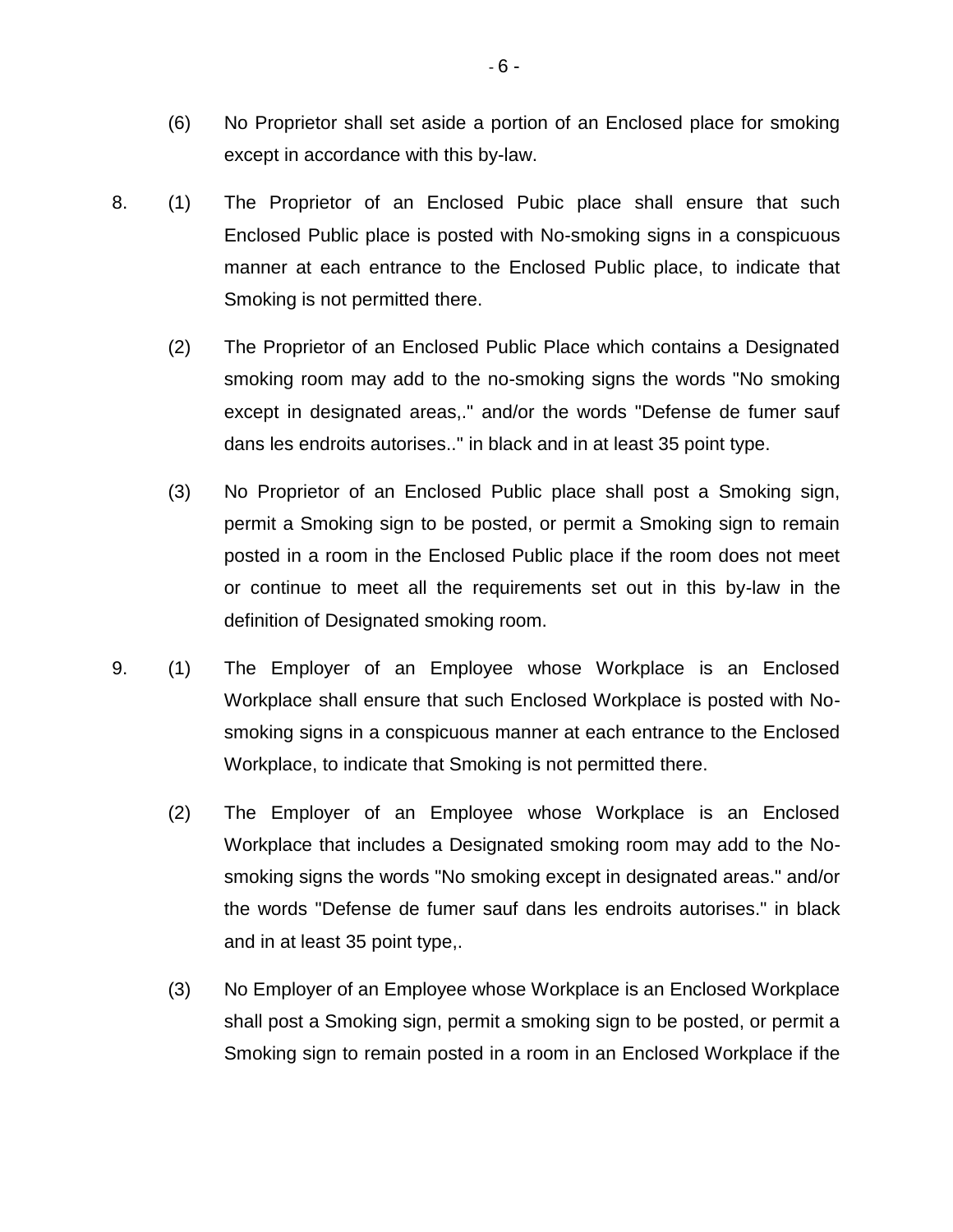room does not meet or continue to meet all the requirements set out in this by-law in the definition of Designated smoking room.

#### ENFORCEMENT

- 10. The Medical Officer of Health of the Region may, from time to time, appoint inspectors for the purpose of enforcing this by-law.
- 11,. An Inspector may, at any reasonable time, enter any Public place or Workplace, as designated in this by-law, for the purpose of determining whether there is compliance with this by-law.
- 12. An Inspector may make such examinations, investigations and inquiries as are necessary to determine whether there is compliance with this by-law.
- 13. No person shall obstruct an Inspector carrying out an inspection under this bylaw.

#### OFFENCE

- 14. Any person who contravenes any provision of this by-law is guilty of an offence and upon conviction is liable to a fine of not more than \$5,000.00 exclusive of costs, as provided in the Provincial Offences Act, R.S.O. 1990, c. P.33, as amended.
- 15. It shall not be a defence to any charge made pursuant to this by-law that:
	- (a) no or insufficient No-smoking signs were posted;
	- (b) a Proprietor or Employer did not warn that Smoking was not permitted; or
	- (c) at some other time smoking was permitted or will be permitted in the place where the offence is alleged to have occurred.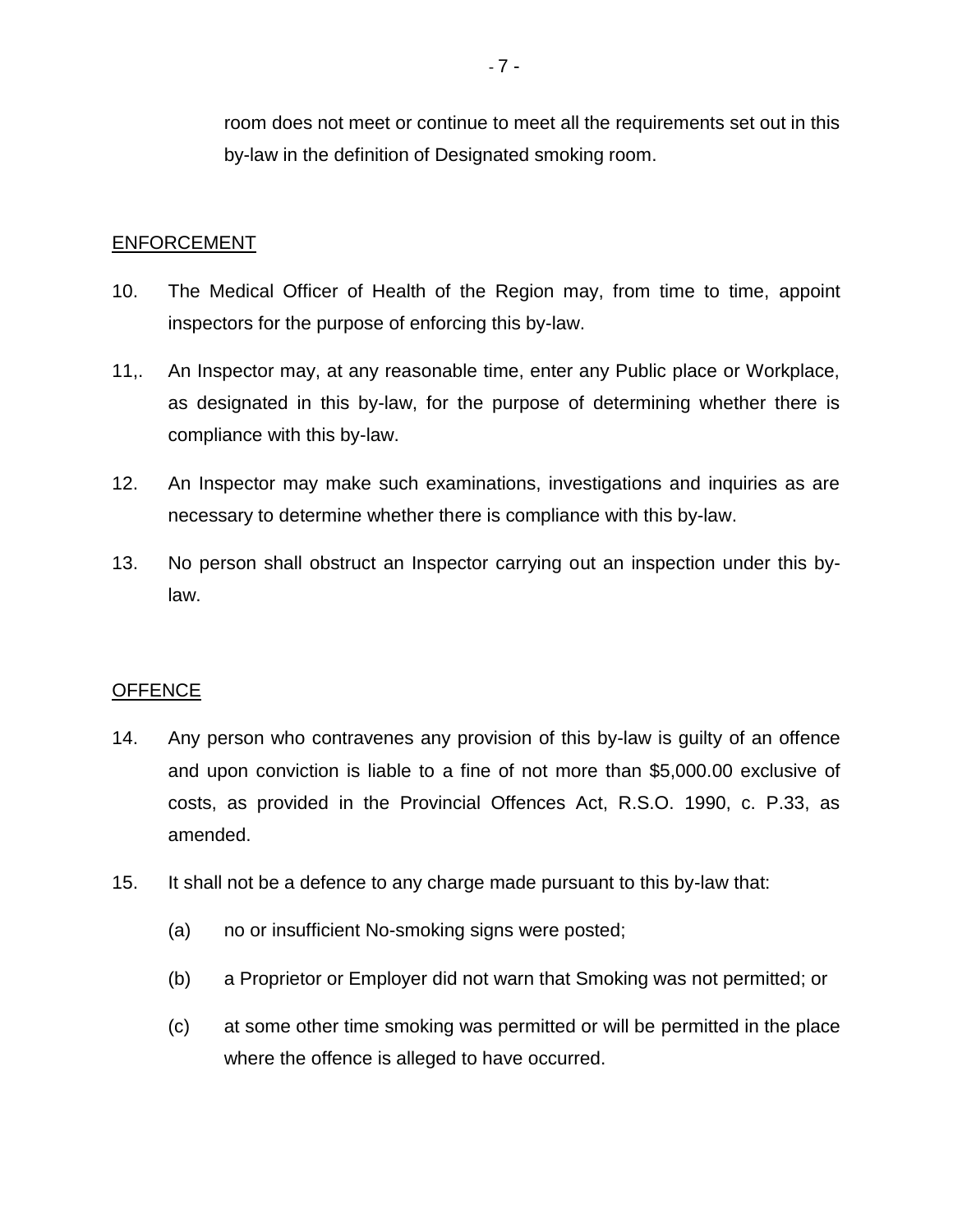16. Set tines for contraventions of this by-law shall be in accordance with Schedule "F" to and forming part of this by-law.

## **SEVERABILITY**

- 17. lf any section or sections of this by-law, or parts thereof, is or are found by any Court or tribunal to be illegal or beyond the power of the Region's Council to enact, such section or sections or parts thereof shall be deemed to be severable and all other sections or parts of this by-law shall be deemed to be separate and independent therefrom and to be enacted as such.
- 18. This by-law shall come into force and take effect on May 31, 2003, and thereupon By-law No. 8901-97 (as amended) shall be repealed.

THE REGIONAL IVIUNICIPALITY OF NIAGARA

# *Original Signed By:*

(Debbie M. Zimmerman, Regional Chair)

#### *Original Signed By:*

(Thomas R. Hollick, Regional Clerk)

Passed: April 4, 2002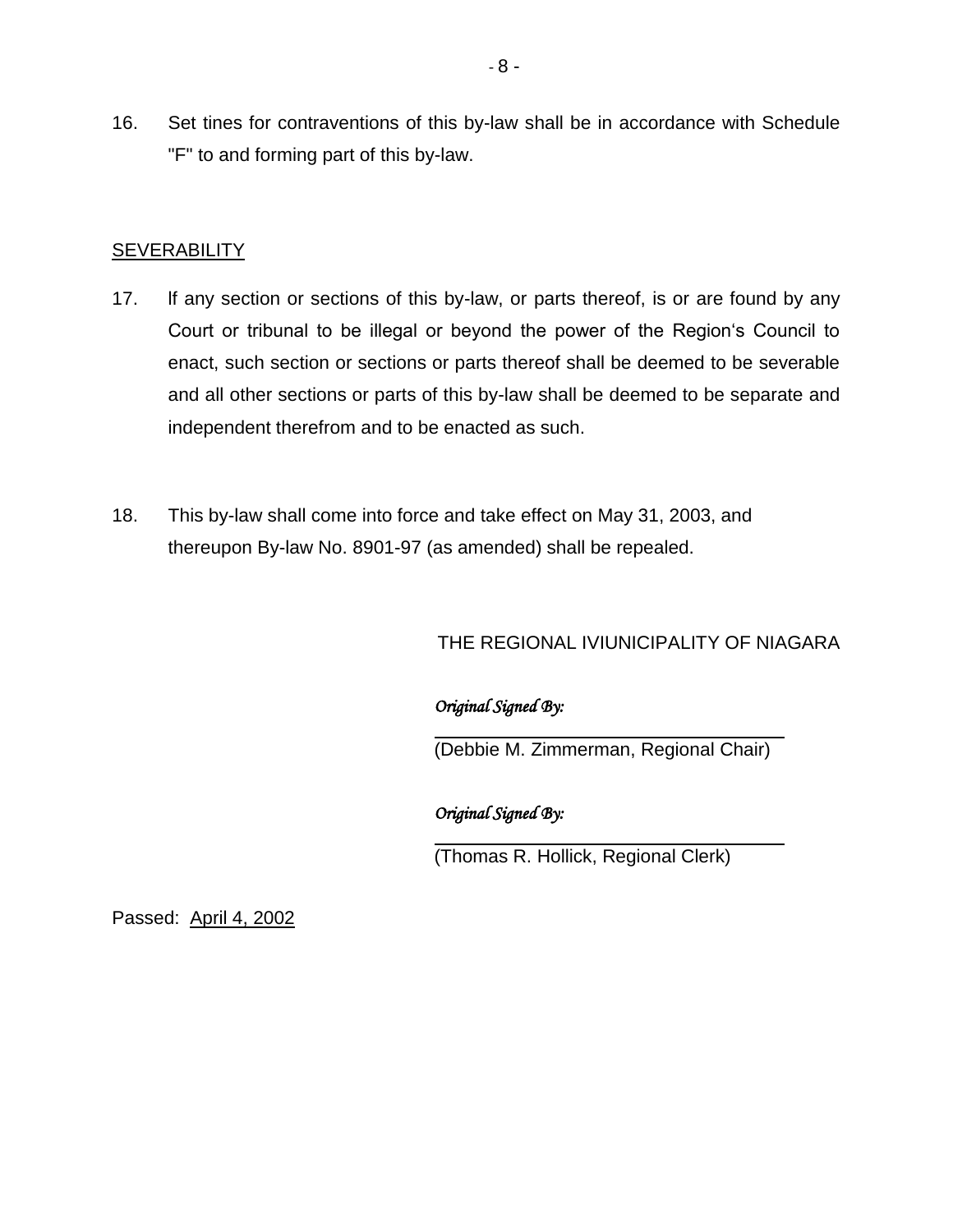#### **SCHEDULE "A"**

#### Requirements of a "Designated smoking room"

- (i) has been set aside within a place by the proprietor of the place, for smoking;
- (ii) has been registered, forthwith after such setting aside, with the Public Health Department of the Region (Regional Niagara Public Health Department);
- (iii) does not exceed the size permitted by this by-law;
- (iv) meets the requirements of the Ontario Building Code;
- (v) is not required by any person for a thoroughfare;
- (vi) is posted with Smoking signs on the walls at a height of 1 .8 metres from the floor;
- (vii) is the Workplace of only Employees who have agreed to work in this smoking area;
- (viii) is completely enclosed with surfaces (floors, ceilings and walls) not readily permeable by air, such that there is no free exchange of air with any indoor areas where smoking is not permitted;
- (ix) has all doors fitted with automatic closers;
- (x) has air supply and exhaust systems separate from the air supply and exhaust systems for the rest of the place;
- (xl) has an interlock between the air supply system and the air exhaust system to ensure continuous operation of both systems;
- (xii) has at least 3 metres horizontal distance between each exterior opening of the intake system and each exterior opening of the exhaust system and any other exterior opening of the building;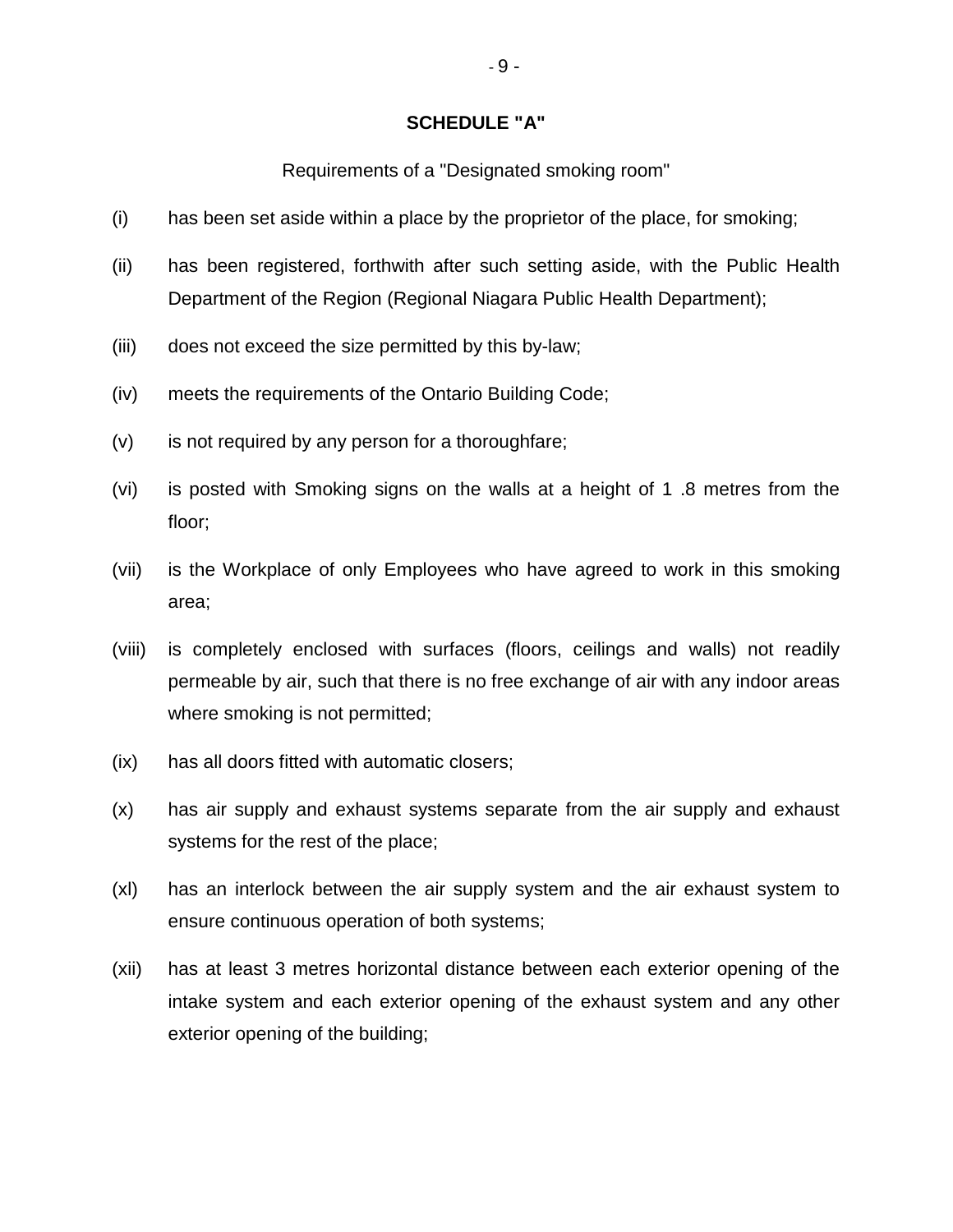- (xiii) is supplied with at least 30 litres per second (65..3 cubic feet per minute) of air per possible occupant (based on maximum possible occupancy) drawn from either the outdoors or an indoor area where smoking is not permitted; and
- (xiv) has the air exhausted at a rate of at least 110% of the rate of the air supply.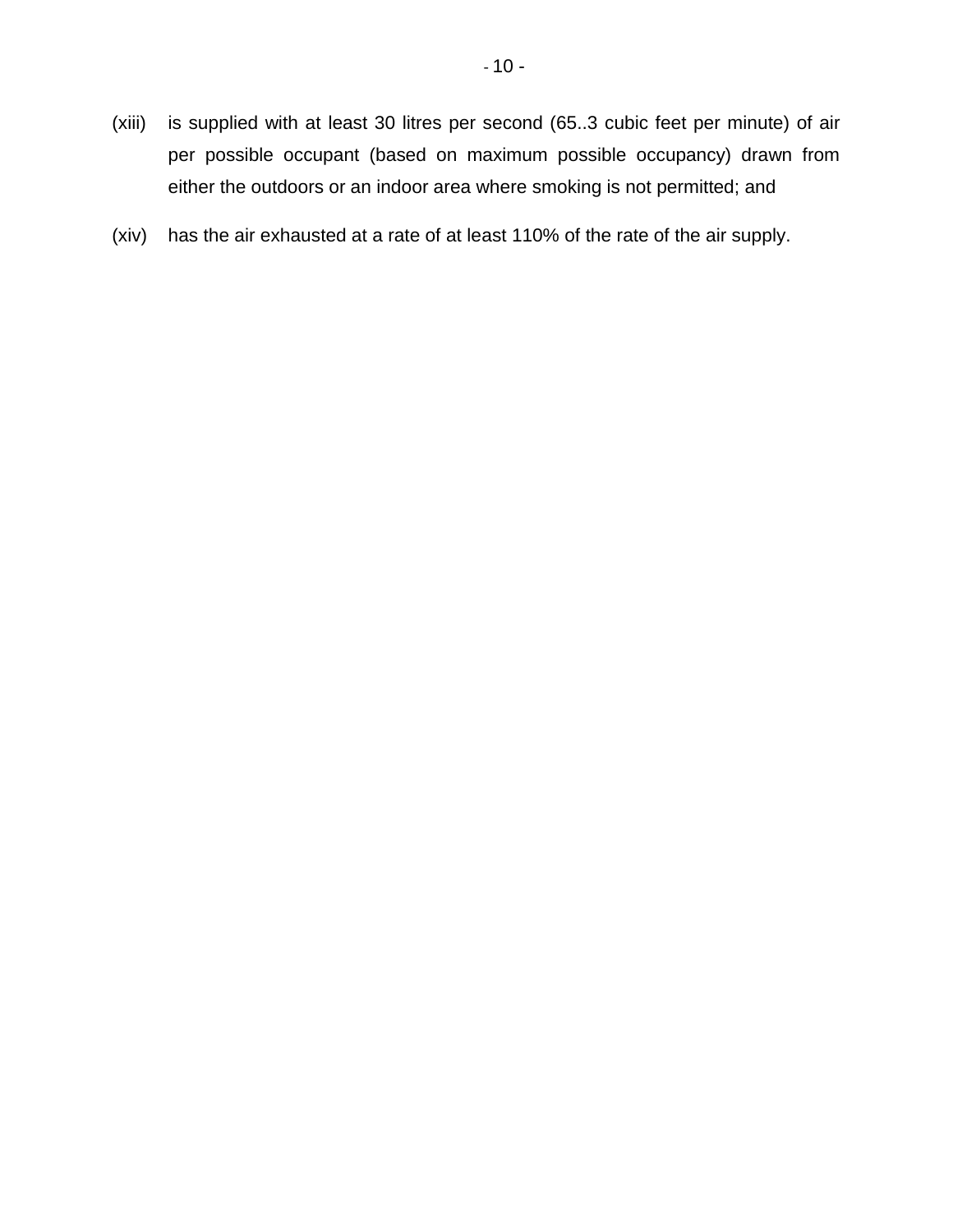#### **SCHEDULE "B"**

#### Places included in the definition of "Public place"

**"Bar"** includes a place where alcoholic beverages are purchased and consumed by the public and admittance is restricted to persons 19 years of age or older;

**"Billiard parlour"** includes a place where five or more billiard or pool tables are available for use by the public;

**"Bingo hall"** includes a place where bingo games are played by the public;

**"Bowling centre"** includes a place where one or more bowling lanes are available for use by the public;

**"Common area of a building"** includes amenity areas, corridors, eating areas, elevators, entrances, escalators, exits, foyers, hallways, laundry rooms, lobbies, lounges, meeting rooms, parking garages, reception areas, stairways and washrooms;

**"Funeral home"** includes premises where funeral services are supplied;

**"Public transit vehicle"** includes a bus, school bus and a passenger vehicle used for hire, including a taxicab and limousine;

**"Recreational facility"** includes a place where at least one recreation activity is carried out;

**"Restaurant"** includes a place where food is purchased and consumed by the public, including a food court in a shopping mall, but does not include a place where admittance is restricted to persons 19 years of age or older;

**"Shopping mall"** includes a group of commercial establishments enclosed together and includes any food court; and

**"Sports facility"** includes a place where at least one sport is carried out.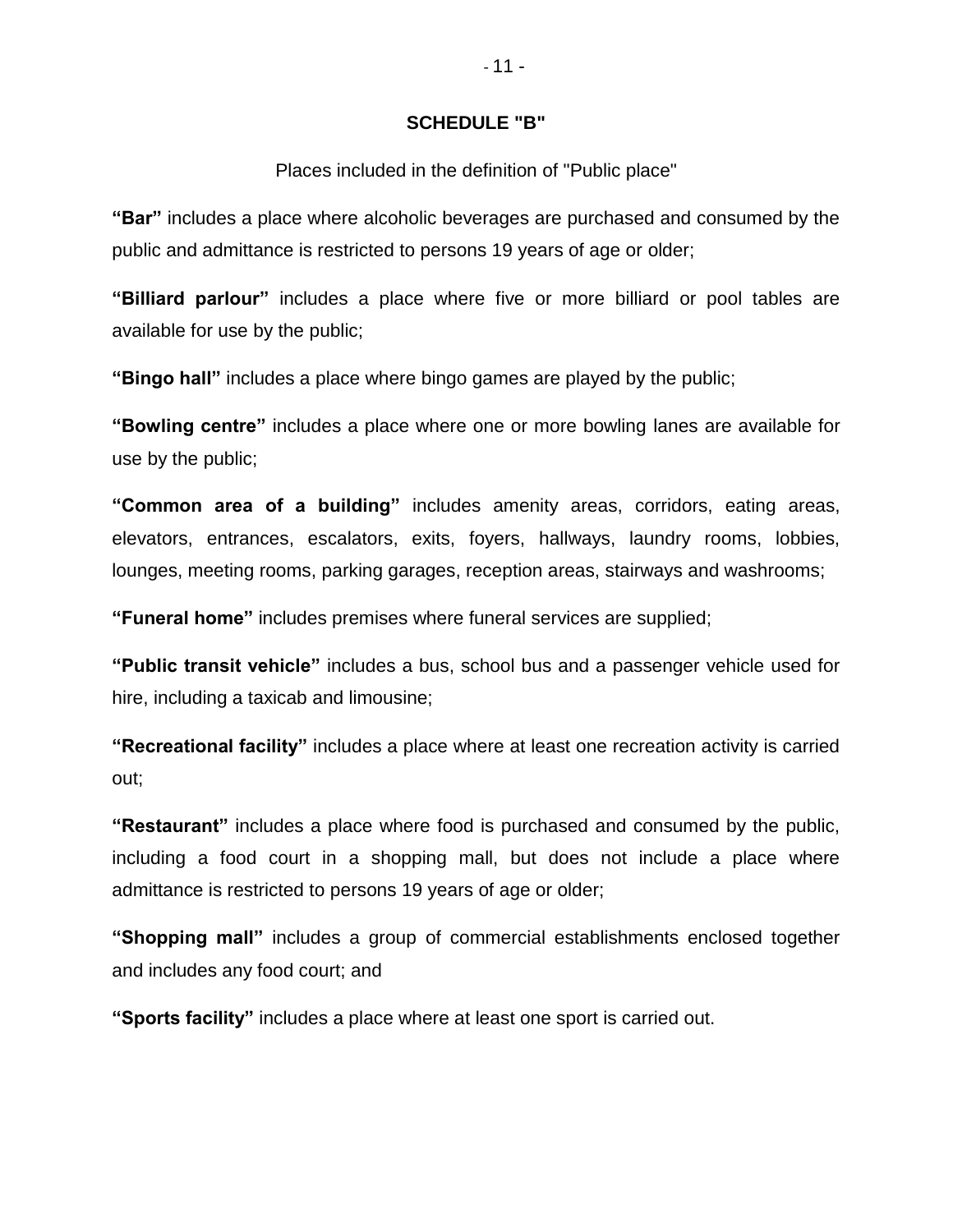## **SCHEDULE "C"**

# Places not included in the definition of "Public place"

**"Casino"** includes a place which is kept for the purpose of gambling;

**"Dwelling"** includes a residence as well as the residence portions of a hotel, motel, bed and breakfast and similar accommodations;

**"Hospital"** includes a hospital, private hospital, psychiatric facility, nursing home, home for special care, charitable institution, or home for the aged or rest home, that provides acute or chronic care;

**"Private club"** means a place: ·

- $(i)$  that is operated by an organization which:
	- 1. has a fixed membership list;
	- 2. is composed of members, each of whom must pay a periodic membership fee;
	- 3. is led by an executive group who are subject to election by the members on a periodic basis;
	- 4. has a constitution, by-laws or other governing documents that set out the rules for admission, conditions of membership, executive, meetings, fees, etc.;
	- 5. is not-for-profit; and
	- 6. operates for the benefit and enjoyment of its members; and
- (ii) which non-members may not enter unless accompanied bona fide by a member as a guest of that member;

**"Private function facility"** means a place that would otherwise be a Public place, but at the relevant time is not open to the public; and

**"Racetrack"** includes a place where wagering on races and/or slot machines is carried on.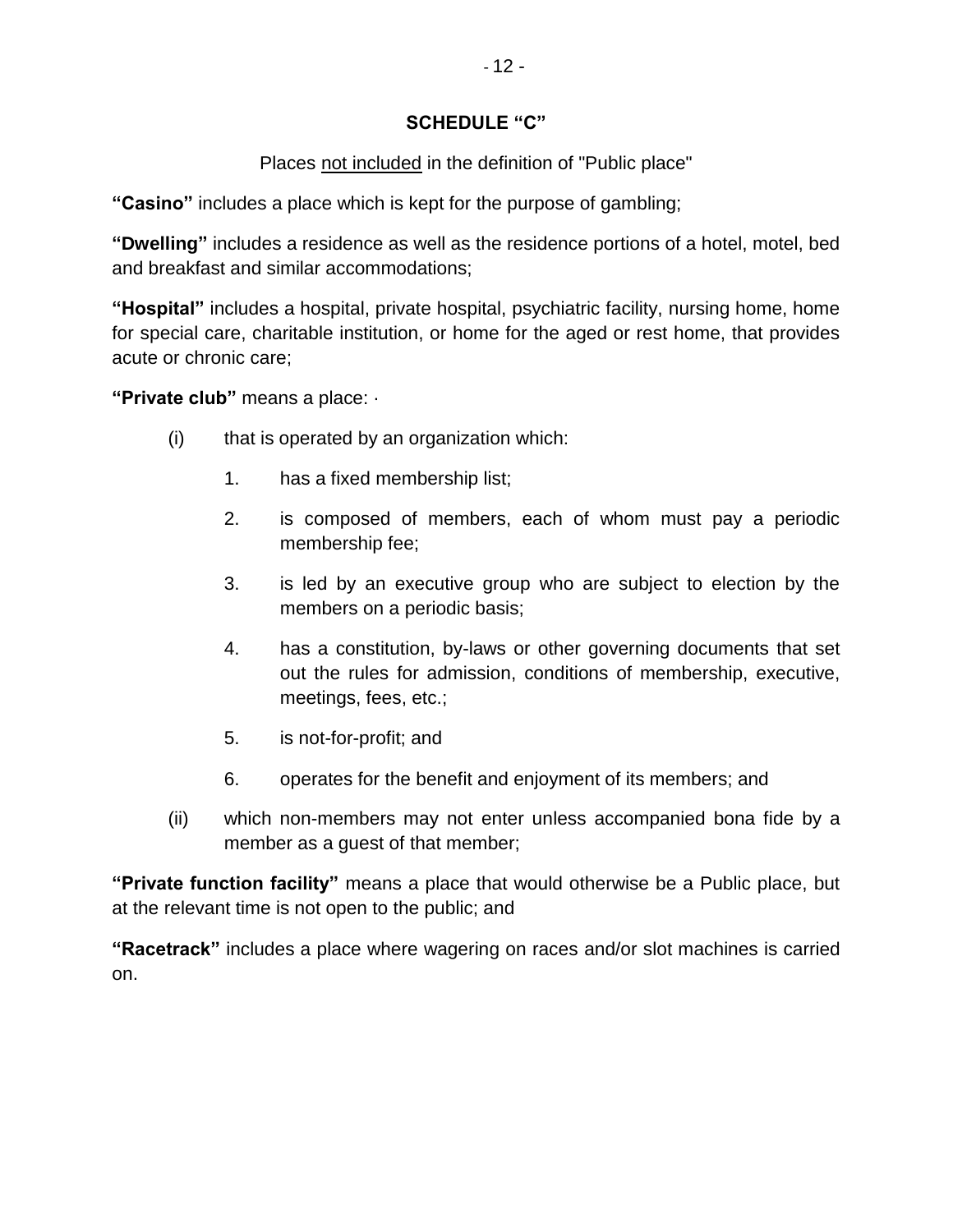## **SCHEDULE "D"**

#### Places included in the definition of "Workplace"

**"Common areas of a building used by an employee"** includes amenity areas, corridors, eating areas, elevators, entrances, escalators, exits, foyers, hallways, laundry rooms, lobbies, lounges, meeting rooms, parking garages, reception areas, stairways and washrooms used by an employee;

**"Construction structure"** includes a shaft, tunnel, caisson or similar space; and

**"Public transit vehicle"** includes a school bus and a passenger vehicle used for hire,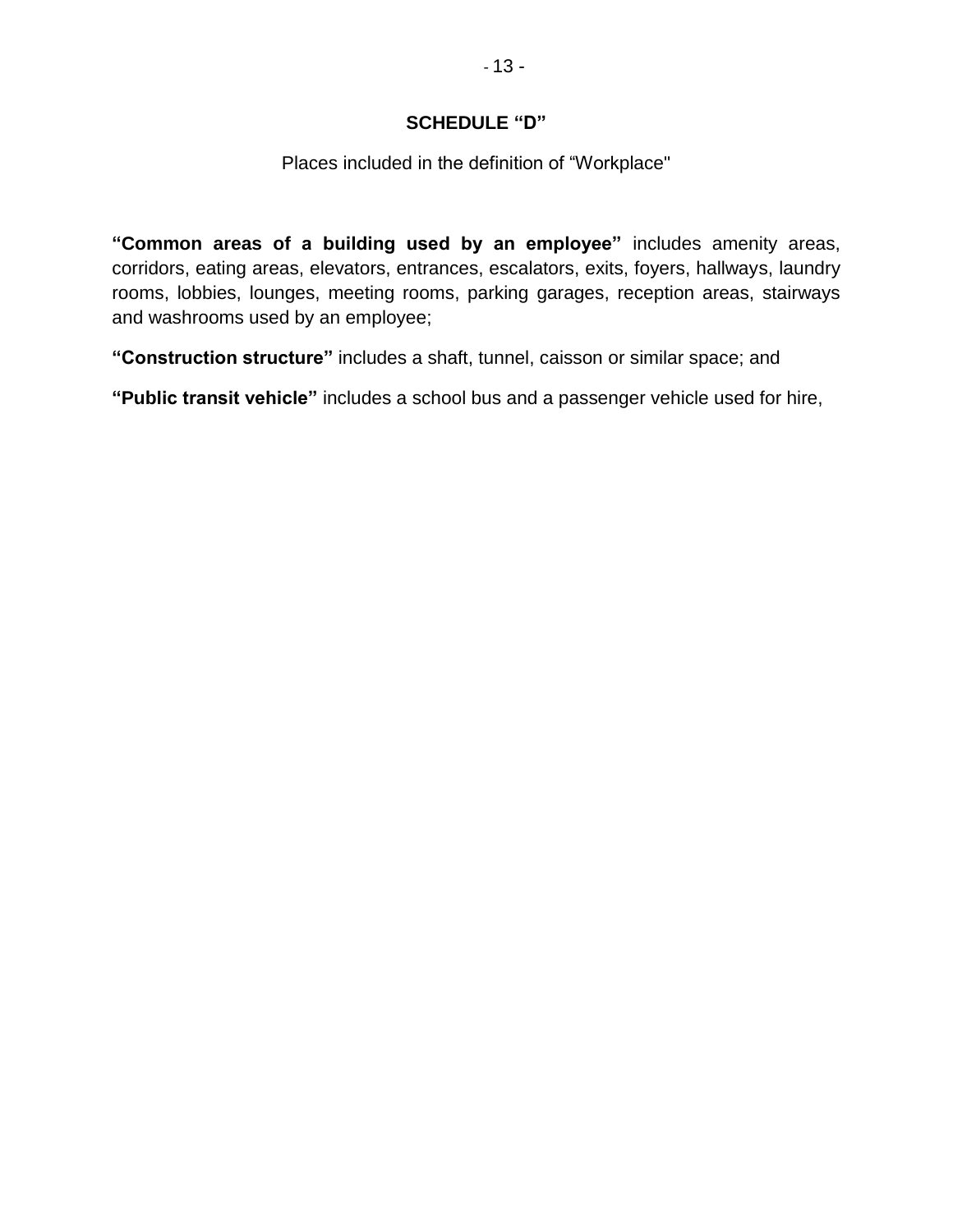# **SCHEDULE "E"**

Places not included in the definition of "Workplace"

**"Casino"** as defined in Schedule "C";

**"Dwelling"** as defined in Schedule "C";

**"Hospital"** as defined in Schedule "C";

**"Private Club"** as defined in Schedule "C";

**"Private function facility"** as defined in Schedule "C"; and

**"Racetrack"** as defined in Schedule "C"